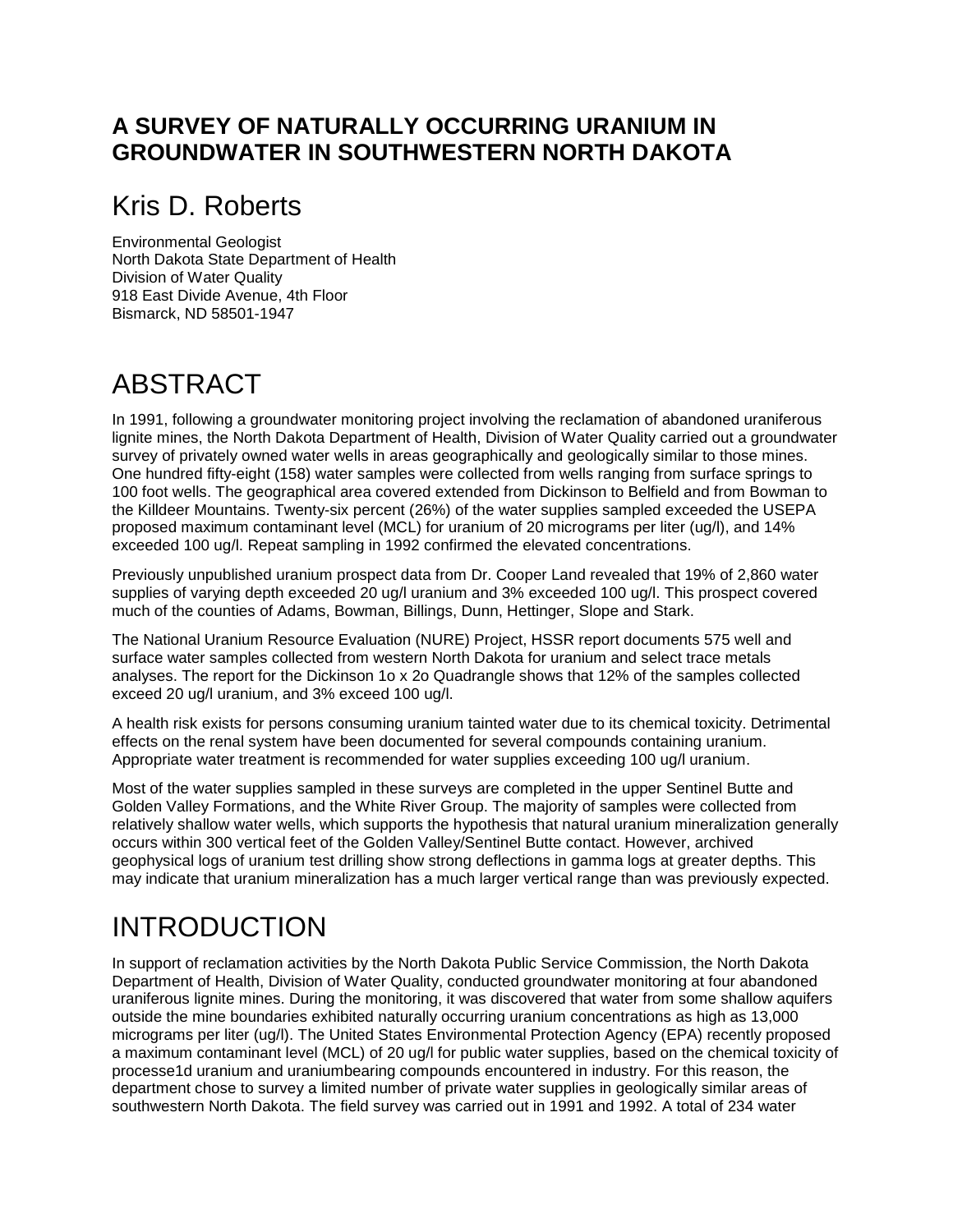samples were collected from 186 farms and homes in an area extending from Bowman and Adams Counties to the Killdeer Mountains, and from the eastern edge of the Badlands to Richardton in Stark County. Figure 1 shows the areas covered by this survey. Air and water samples for radon analysis were collected from 30 residences during confirmation sampling in 1992.



*Figure 1 - Southwestern North Dakota uranium survey area.*

During the early stages of this project, two resource evaluation studies were encountered and reviewed. One is an unpublished uranium prospect conducted between 1975 and 1977 by Dr. Cooper Land. This project, covering several counties in southwestern North Dakota, in part consisted of collecting 2,864 water supply samples. The second project, that portion of the National Uranium Resource Evaluation (NURE) Project carried out in southwestern North Dakota, consisted in part of collecting 575 water supply samples (Union Carbide Corporation, 1980). Data from these two projects are also discussed in this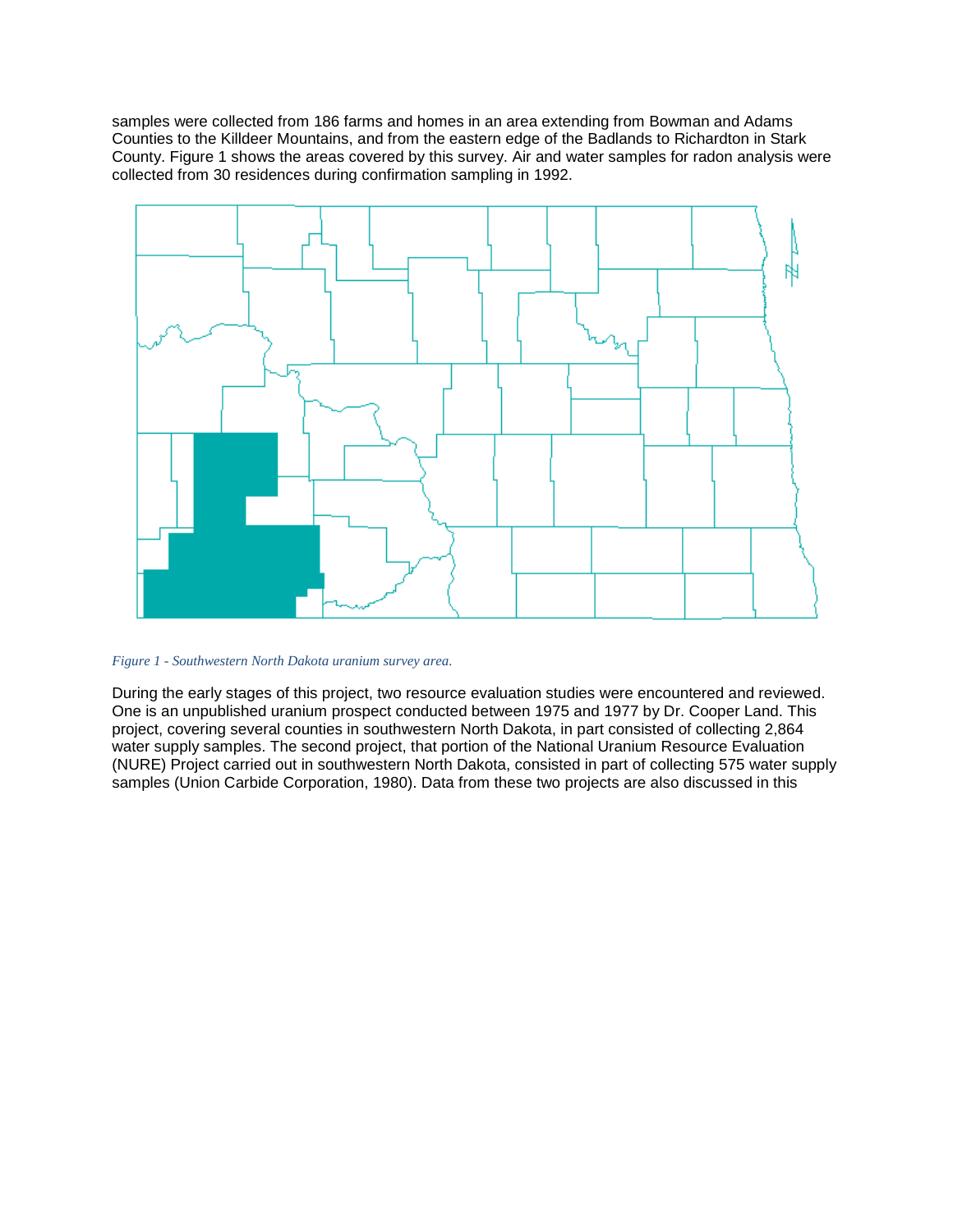report. Figures 2 and 3 show the areal extent of these surveys.



*Figure 2- Survey area covered by Dr. Cooper Land.*



*Figure 3- NURE study area in southwest North Dakota.*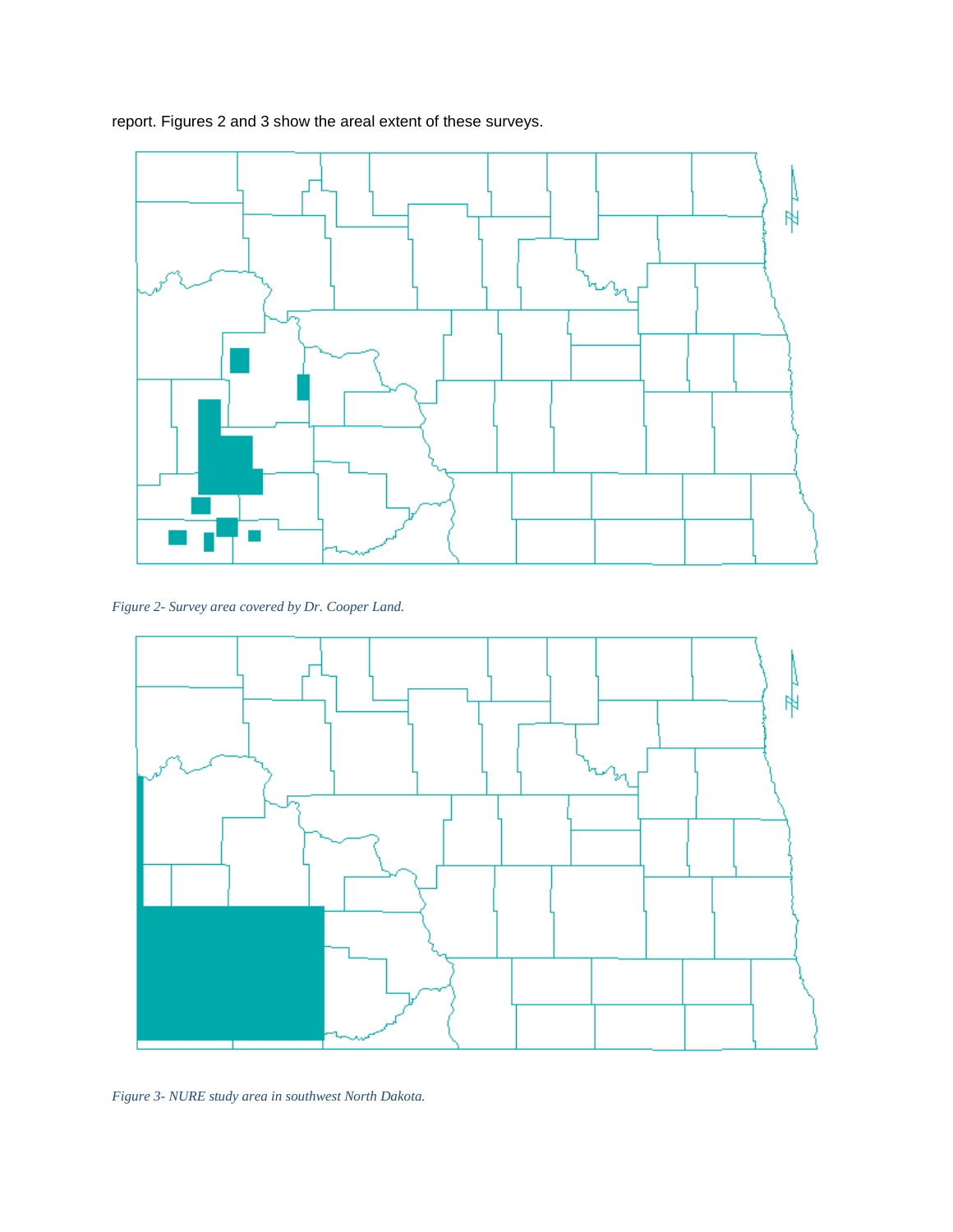The area covered by these three studies include the counties of Bowman, Adams, Hettinger, Slope, Billings, Stark, and Dunn Counties in western North Dakota. (Golden Valley, Grant, Sioux, Morton, Oliver, Mercer, and McKenzie Counties are also areas of concern due to similar geologic conditions and a lack of data regarding uranium occurrences).

The area, located on the Missouri Plateau of the Great Plains physiographic province, is found within the Missouri River Basin. The major watersheds of this area are Cedar Creek and BowmanHaley, and the Cannonball, Heart,and Little Missouri Rivers. The terrain consists largely of unglaciated rolling plains, with scattered buttes (Trapp et al., 1975). Along the Little Missouri and Missouri Rivers, Badlands topography dominates in the western portion of the area, giving way to steep bluffs in the eastern portion along the Missouri River.

The study area is characterized by bedrock sediments of Cretaceous and Tertiary age, proceeding stratigraphically from the Cretaceous Pierre Formation to remnants of the White River Formation. The most extensive geologic formations of the area and major focus of this study are the Tertiary Sentinel Butte and Bullion Creek Formations. Also prominent in the study, but of much less areal extent, is the Tertiary Golden Valley Formation which overlies the Sentinel Butte Formation. The geology of this portion of the state is well described by John Bluemle (Bluemle, 1983), Ed Murphy (Murphy et al., 1993), and Art Jacob (Jacob, 1976) of the North Dakota Geological Survey.

Uranium-bearing lignites generally occur less than 350 vertical feet below the unconformity which separates the White River Group sediments from the underlying sediments (Jacob, 1976) of the Golden Valley and Sentinel Butte Formations. Most of the sedimentary rock directly below this unconformity belongs to the Fort Union Group. The uraniumbearing lignites generally occur directly above or below a sandstone aquifer. The widely accepted explanation of mineralization is that percolating groundwater leached uranium from layers high in the stratigraphic section. The most likely source beds seem to be the White River Group and the Arikaree Formation. These sediments are thought to have contained several volcanic ash deposits from which the uranium leached. Rocks of these units reportedly contain uranium concentrations 12 times that of average sedimentary rocks (Denson et al., 1959). The Golden Valley Formation also holds potential as a uranium source (Murphy, personal communication, 1993).

As the uranium-bearing groundwater moved vertically through the underlying strata, it would naturally follow the path of least resistance along permeable sandstone aquifers. This would continue until the uraniumbearing groundwater came into contact with beds rich in organic carbon (i.e., lignites and highly carbonaceous shales). The strong affinity of uranium for organic carbon concentrated the uranium in an amorphous organouranium complex in and near these high carbon beds.

### **METHODS**

North Dakota Health Department Survey. Based on literature and a limited amount of sampling data, it appeared that uranium mineralization was vertically limited. Deep monitoring wells at the abandoned uraniferous lignite mines had significantly lower concentrations of uranium than did the shallow wells. The geology also suggested that deposition of the uranium was limited to the upper portions of the Sentinel Butte Formation along topographic highs. For these reasons, the original plan for the private well survey was to locate water sources associated mainly with topographic highs, stratigraphically high in the Sentinel Butte Formation. With the assistance of the North Dakota Geological Survey, a list of buttes occurring high in this formation was compiled. During this compilation, however, further consideration of the uranium prospecting history and other geologic data caused the department to add the Little Badlands region and areas in Adams, Bowman, and Dunn Counties to the study area. The department targeted the flanks of the buttes in the Sentinel Butte Formation, the flanks of the Killdeer Mountains, and areas of known uranium occurrence. The survey was initially limited to wells with depths of less than 150 feet, although this number was later reduced to 100 feet based on the number of wells encountered. Sampling was begun in July 1991. At each location, the owner or operator was interviewed to determine whether the water supply well met the depth criteria. Information regarding depth, construction, age, and use was collected from the owner. Independent verification through a drilling log search was not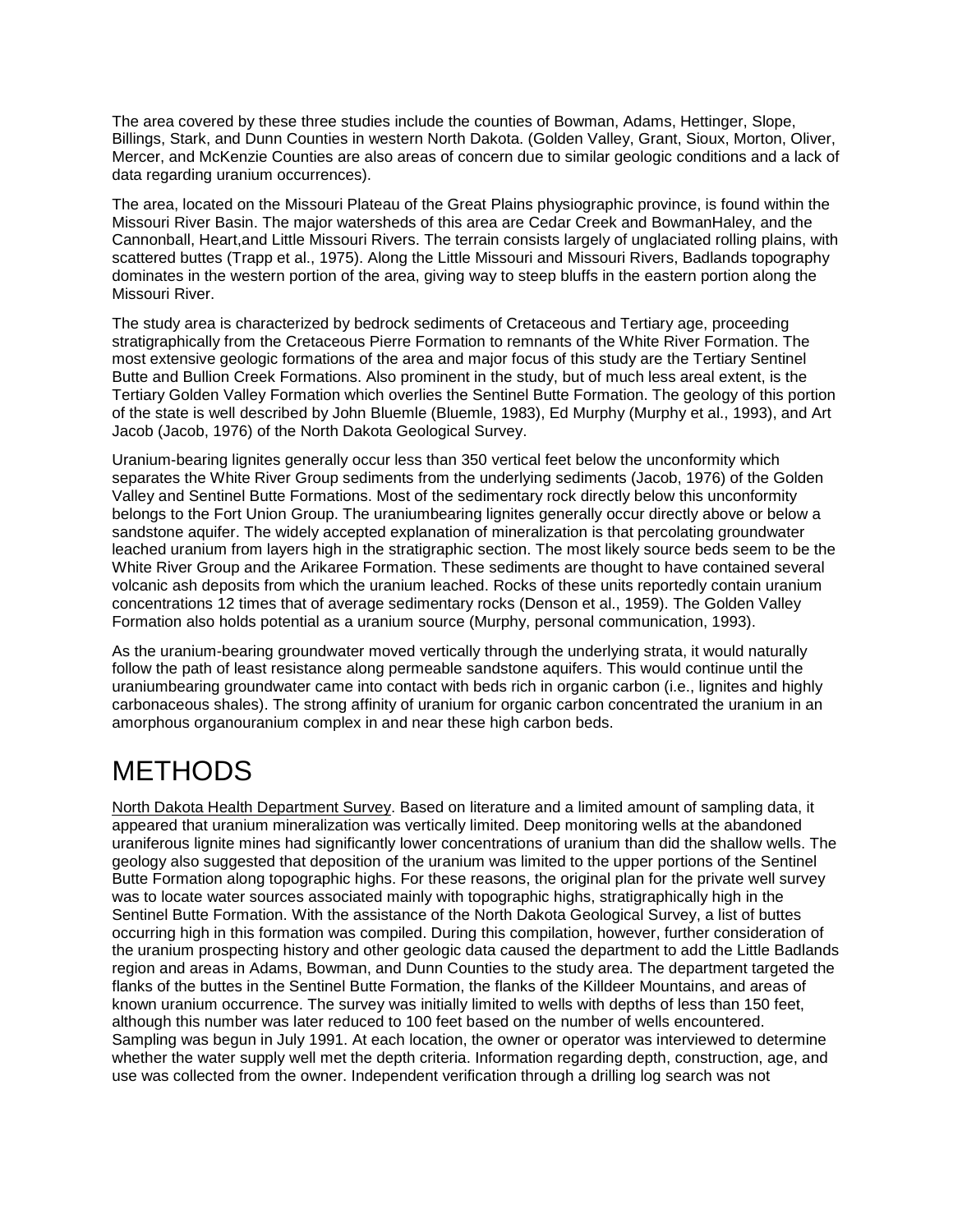attempted for this project. Each sampler carried topographic maps and recorded ground elevation at the wellhead as accurately as possible.

Water samples at each well were collected after flushing the system for at least 5 minutes or until a representative aquifer sample was obtained. Unpreserved samples were collected in 1-liter polypropylene containers for inorganic anion analysis. Samples preserved with 2 milliliters (ml) of concentrated nitric acid were collected in 200-ml polyethylene containers for cation, arsenic, selenium, and uranium analyses. All containers were double rinsed with the source water prior to collection. A goal of 10 percent duplicate samples was maintained during the project. Immediately after collection, all samples were stored in iced coolers for transport to the laboratory. Field-holding time ranged from 2 to 7 days before delivery to the laboratory. The uranium sample containers were delivered to Minnesota Valley Testing Laboratories in Bismarck, where they were repacked and shipped to Energy Labs in Casper, Wyoming for analysis. The other sample containers were delivered to the Health Department's chemistry laboratory for analysis. Analytical data received from the laboratories has been stored in a database management system designed for the purpose.

After preliminary analysis of the accumulated data, it was decided to resample all water supplies which exceeded the EPA-proposed MCL of 20 ug/l. The depth requirement was waived for the confirmation samples, and if possible, all water supplies on the targeted premises were sampled to determine the vertical distribution of uranium occurrence at that location. This second round also provided the opportunity to slightly expand sampling in areas of poor coverage in the first round. The round of confirmation sampling was carried out in April 1992. Analytical results were forwarded to the well owners with a brief explanation of the significance of the findings.

In addition to the sampling described above, air and water sampling for radon was added to the list of confirmation parameters during the follow-up sampling. Radon sample containers and pertinent questionnaires were provided by the Health Department's Division of Environmental Engineering through a contract with Niton Corporation. Roughly half of the collected confirmation samples included duplicate water samples for radon. Due to the very short half life of radon, all water samples for radon were packaged and shipped to Niton Corporation Laboratories by U.S. Mail at the end of each sampling day or the next morning. Water samples were collected for radon analysis in 40-ml, glass, noheadspace bottles. All phases of water sample collection were carried out by field personnel.

Air sampling was initiated at 31 locations. Two samples were collected per household. Sample containers consisted of charcoal traps contained in sealable, 20-ml polyethylene containers. Placement of the containers was discussed with the homeowner and determined by the field personnel. Due to the 48-hour sampling period and the need to minimize transit time to the Niton Corporation Laboratories, homeowners were to start or finish (or both) the tests and mail the sample vials. Department personnel explained all appropriate procedures and filled out all paperwork, except time and date of sample completion.

Water samples delivered to the Health Department's Chemistry Laboratory were logged into the laboratory's system and stored at 4o Celsius until analysis. Major cation analyses were performed on a Perkin Elmer, PII Inductively Coupled, Plazma-Atomic Emission Spectrometer, in accordance with EPA Method 200.7. The analyses for carbonate, bicarbonate, total alkalinity, and hydroxide were performed on a Mettler DL25 autotitrator (EPA Method 310.1). The analyses for chloride and sulfate were performed on a Lachat QuickChem flow injection system (EPA Methods 325.2 and 375.4, respectively). Fluoride determination was accomplished by ion selective electrode (EPA Method 340.2). Specific conductivity was determined on a Wheatstone Bridge (EPA Method 120.1), and laboratory pH was determined by ion selective electrode (EPA Method 150.1). The trace element analyses for arsenic and selenium were performed on a Perkin Elmer, Zeeman 5100 PC, graphite furnace atomic absorption unit (EPA Methods 206.2 and 270.2, respectively). Uranium analyses were performed by Energy Labs on a Jarrell Ash fluorimeter (EPA Method 908.1).

National Uranium Resource Evaluation Survey. The NURE survey was carried out as a resource evaluation and was thus geared toward geochemical prospecting. The objective of the survey was to achieve a uniform sampling of an extremely large area, from which to draw conclusions as to the potential reserves of uranium in the Midwest and West. Due to the emphasis on uniform area coverage, well depth and stratigraphic position were not factors in choice of sampling location. All samples collected in North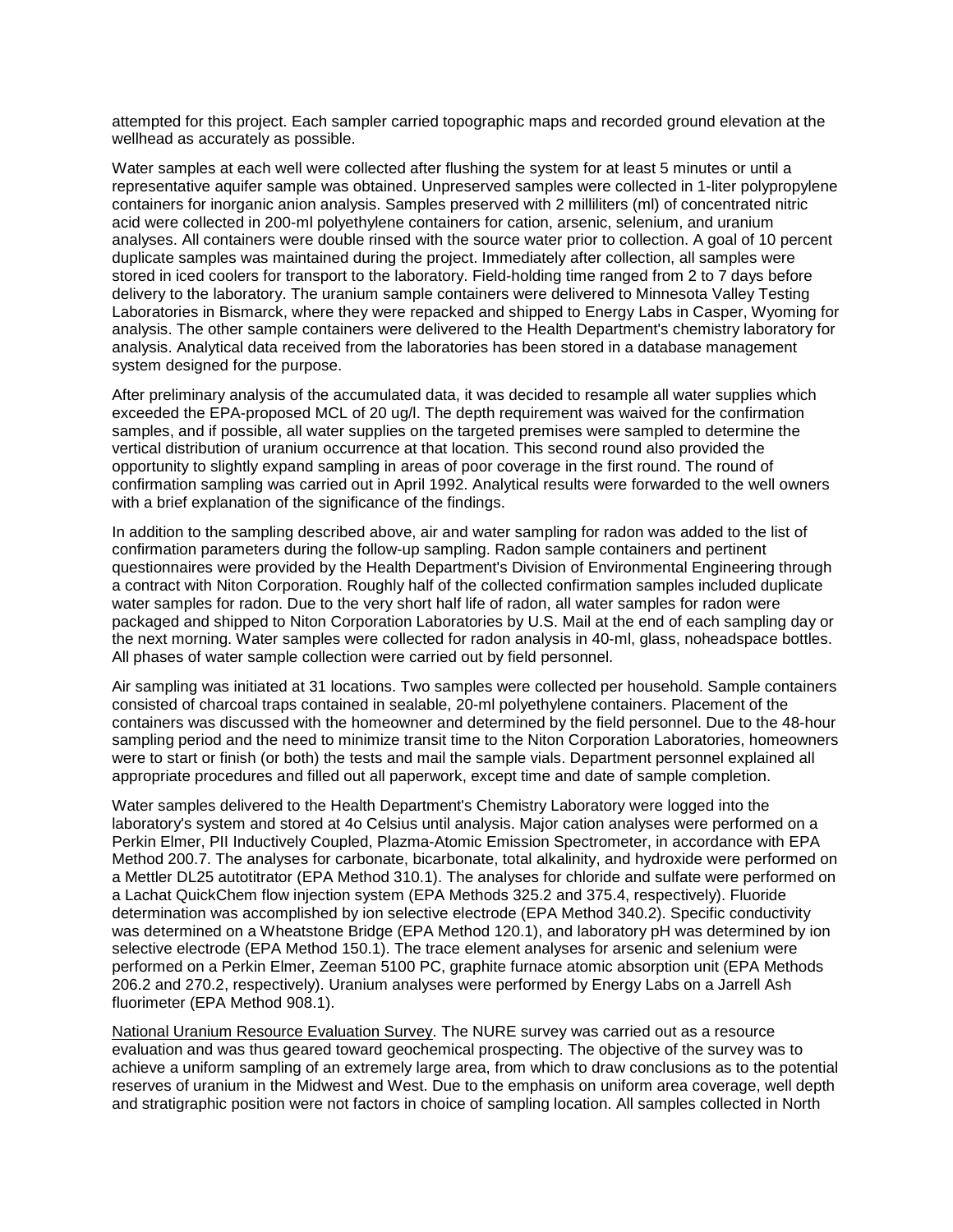Dakota were shipped to and analyzed by Oak Ridge Gaseous Diffusion Laboratories. The reader is referred to the published reports for further information on the methodology of that study. The data gathered within the Dickinson 1oX2o quadrangle for the NURE study was obtained in second generation digital format from the U.S. Geological Survey. The data was then reformatted into a personal computer-compatible format for analysis. Data required from the Glendive and Miles City, Montana NURE surveys was gleaned from microfiche copies of the reports and added to the data management system.

Dr. Cooper Land Survey. The water sample collection carried out by Dr. Land was also directed toward geochemical prospecting. Dr. Land chose to collect as many samples as possible from potentially leasable properties in southwestern North Dakota. Being one of the first large-scale surveys in that portion of the state, no particular depth limitations were placed on the wells sampled. The samples were collected by two local residents hired by Dr. Land and shipped to Bismarck for reshipment to an out-ofstate laboratory. Fluorimetric methods of analysis were used, with an apparent detection limit of 2 ug/l. The data from Dr. Land's survey was stored in hard copy form, and after release to the North Dakota Geological Survey and the Health Department, was entered into a computerized data management system.

# RESULTS AND DISCUSSION

1991-1992 North Dakota Health Department Water Quality Survey, Uranium Occurrence. Initial and confirmation samples were combined into one group for analysis. Where confirmation samples were collected, the initial and confirmation samples were averaged. The arithmetic average uranium concentration for all wells sampled was 46.84 ug/l. Forty-eight of the water supplies (25.8 percent) exceeded the proposed MCL of 20 ug/l uranium, and 26 supplies (14 percent) exceeded 100 ug/l. Water supplies sampled in this survey included shallow, developed springs at the ground surface ranging to wells greater than 200 feet in depth; average depth was 79 feet. Water supplies with uranium concentrations above the MCL showed average well depths of significantly less than the overall average. This generally suggests that uranium has been accumulating at shallow depths. Data has been categorized in the same way for each county where samples were collected. A synopsis of the data is shown below.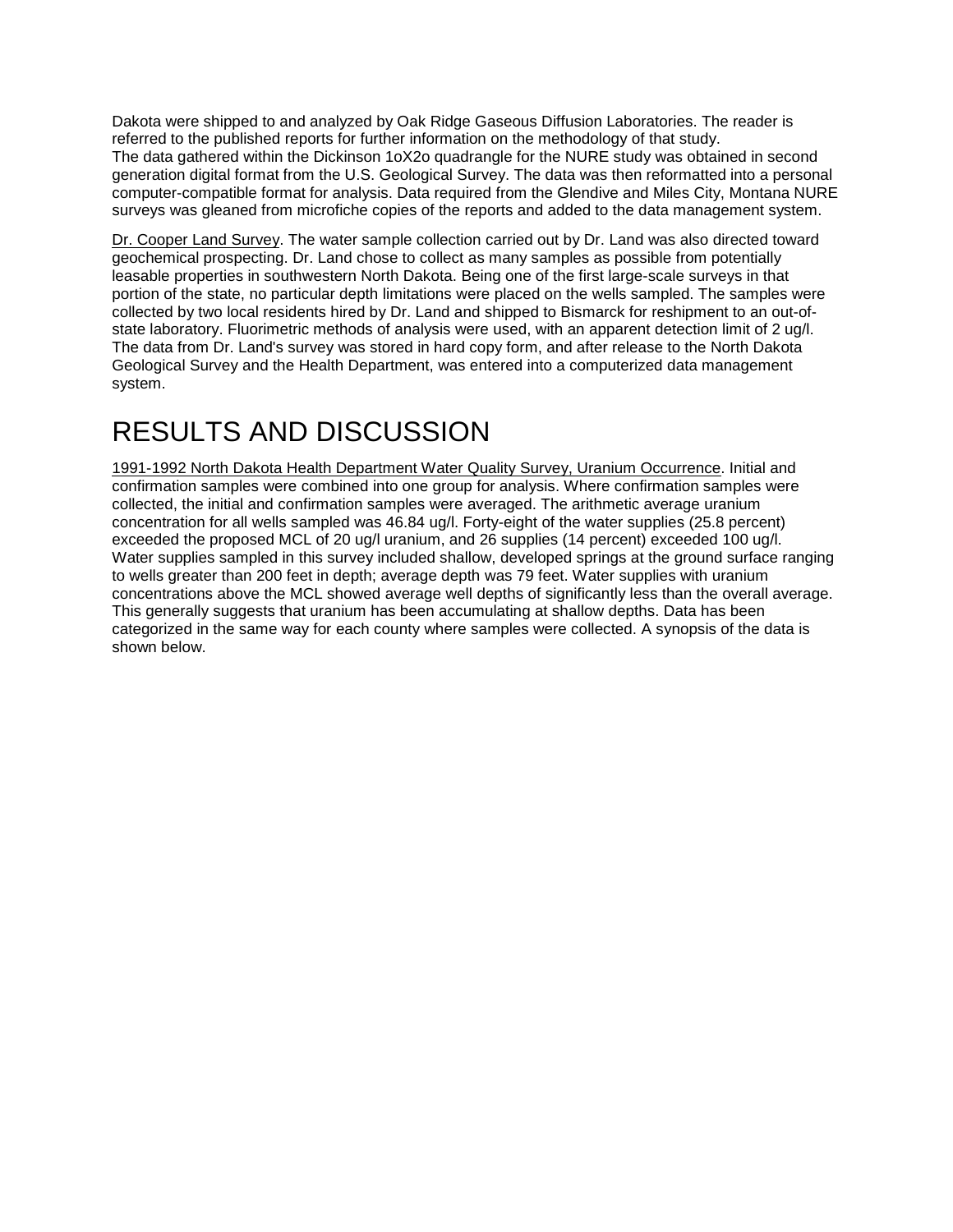### 1991-92 URANIUM CONCENTRATIONS AND WELL DEPTHS BY COUNTY --------Frequency---------

| COUNTY    |     | WELLS AVERAGE  |                                     |      |                | NUMBER % >20 NUMBER % >100 | AVERAGE    |  |
|-----------|-----|----------------|-------------------------------------|------|----------------|----------------------------|------------|--|
|           |     | SAMPLED U ug/1 | >20<br>$\frac{\text{u}\text{g}}{1}$ | ug/1 | >100<br>ug/1   | ug/1                       | DEPTH (ft) |  |
|           |     |                |                                     |      |                |                            |            |  |
| Adams     | 10  | 46.2           | $2^{\circ}$                         | 20.0 | $\mathbf{1}$   | 10.0                       | 83         |  |
| Billings  | 24  | 39.1           | 9 <sup>1</sup>                      | 37.5 | $\overline{4}$ | 16.7                       | 44         |  |
| Bowman    | 24  | 90.7           | 10                                  | 41.7 | 8              | 33.3                       | 142        |  |
| Dunn      | 36  | 3.7            | $\Theta$                            | 0.0  | 0              | 0.0                        | 88         |  |
| Hettinger | 10  | 36.3           | $2^{\circ}$                         | 20.0 | $\mathbf{1}$   | 10.0                       | 87         |  |
| Slope     | 29  | 60.7           | 12                                  | 41.4 | 6              | 20.7                       | 63         |  |
| Stark     | 53  | 54.3           | 13                                  | 24.5 | $\,$ 6 $\,$    | 11.3                       | 70         |  |
| Total     | 186 | 46.84          | 48                                  | 25.8 | 26             | 14.0                       | 79         |  |
|           |     |                |                                     |      |                |                            |            |  |

Some of the numbers used here are averages of two or more samples from the same well. In the extreme case, an initial sample contained over 600 ug/l uranium, while a follow-up sample taken nine months later contained only 2 ug/l. The highest concentration of nearly 1,200 ug/l (northeast of Belfield) dropped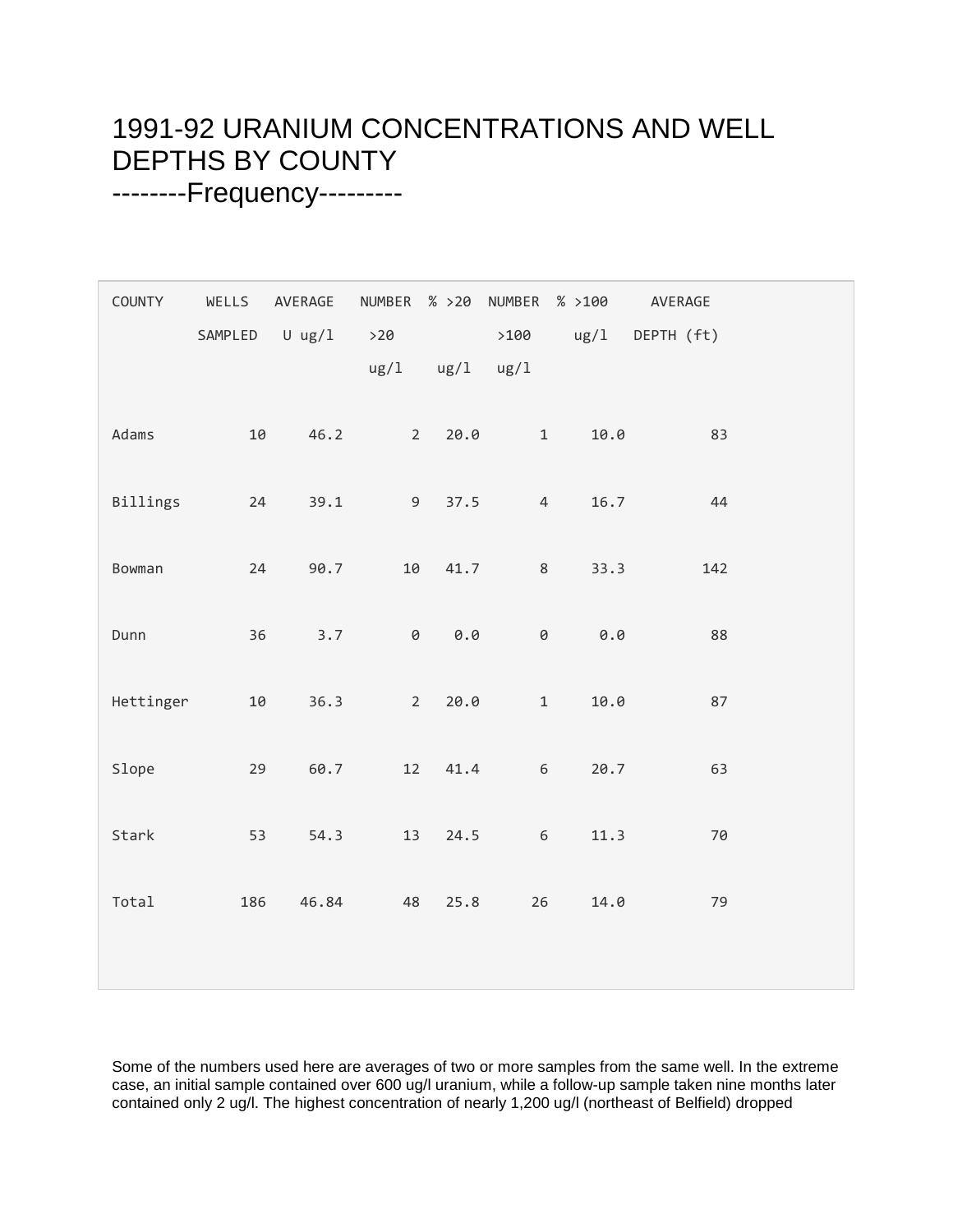measurably when averaged with subsequent samples, although the drop was not nearly as radical as the extreme case mentioned. A study of short term variation in uranium concentration was outside the scope of this survey.

Radon Occurrences. Of the 31 air samples initiated for radon analysis, 28 analytical results were received by the department. Sixty-eight percent, or 19 households, exceeded the recommended MCL of 4 picocuries per liter (Pci/l). An additional three households were within one Pci/l of the MCL. Several analyses were questionable due to inappropriate logging of sampling duration by the homeowner; however, adjustments made at the laboratory allow cautious use of those analytical results. Air radon concentrations from the sampled households averaged 11.6 Pci/l, with values ranging from 0.6 Pci/l to 73.4 Pci/l. Minimum and maximum values represent averages of the two vials exposed in each household. Where sampling was carried out on two levels of the home, radon concentrations in the lower level were significantly higher in nearly all cases. A full listing of the analytical results can be found in Appendix B.

Groundwater samples were collected for radon analysis only from wells plumbed directly into the household and used for drinking water purposes. Thirty such groundwater samples were collected, 23 in duplicate. The average radon concentration in groundwater for all 30 sampled households was 2,532 Pci/l, ranging from a minimum of 125 Pci/l to a maximum of 12,474 Pci/l in duplicated samples. Only three of the households exhibited radon concentrations below the proposed MCL of 300 Pci/l for public water supplies. Two more water supplies showed less than 400 Pci/l.

1975-77 Cooper Land Uranium Prospect. The data collected by Dr. Cooper Land was subjected to a similar analysis. A total of 2,864 water supply samples were collected. The arithmetic average uranium concentration was 19.04 ug/l. A total of 530 water supplies (18.5 percent) exceeded the proposed MCL of 20 ug/l uranium, and 81 supplies (2.9 percent) exceeded 100 ug/l.

Water supplies sampled in this survey ranged from shallow, surface springs to wells of more than 2000 feet; average depth was 149 feet. The majority of water supplies exhibiting uranium concentrations greater than 20 ug/l were completed at depths a great deal less than the average. The statistical data has been categorized by county in the same way as the Health Department data. A brief summary of the data is given in the following table.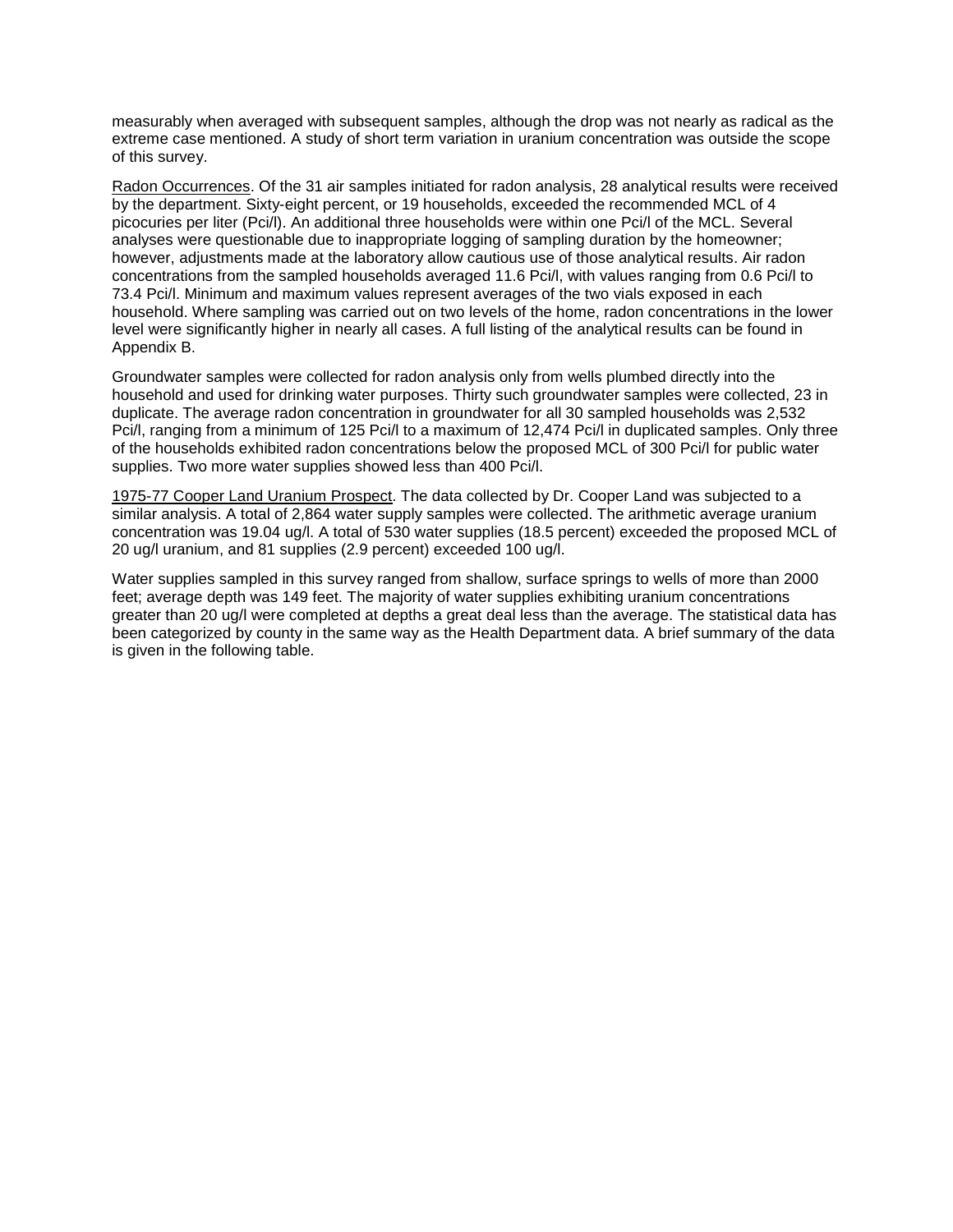### 1975-77 URANIUM CONCENTRATIONS AND WELL DEPTHS BY COUNTY --------Frequency----------

| COUNTY    | SAMPLED | WELLS AVERAGE<br>U $\lg/1$ | NUMBER % >20<br>$>20$<br>ug/1 | ug/1 | NUMBER<br>>100<br>ug/1 | % >100 | AVERAGE<br>ug/1 DEPTH (ft) |  |
|-----------|---------|----------------------------|-------------------------------|------|------------------------|--------|----------------------------|--|
| Adams     | 343     | 15.4                       | 51                            | 14.9 | 9                      | 2.6    | 161                        |  |
| Billings  | 264     | 41.4                       | 88                            | 33.3 | 23                     | 8.7    | 123                        |  |
| Bowman    | 469     | 23.2                       | 95                            | 20.3 | 23                     | 4.9    | 202                        |  |
| Dunn      | 403     | 10.1                       | 66                            | 16.4 | $\overline{2}$         | 0.5    | 85                         |  |
| Hettinger | 602     | 6.7                        | 43                            | 7.1  | $\Theta$               | 0.0    | 148                        |  |
| Slope     | 316     | 36.5                       | 82                            | 26.0 | 14                     | 4.4    | 184                        |  |
| Stark     | 467     | 17.6                       | 106                           | 22.7 | 11                     | 2.4    | 113                        |  |
| Total     | 2864    | 19.19                      | 531                           | 18.5 | 82                     | 2.9    | 149                        |  |

1979 National Uranium Resource Evaluation (NURE) Project. The data collected during the 1979 NURE Projects in western North Dakota covers an area from northeast of Dickinson to the Montana borders and to within a few miles of the South Dakota border. A total of 575 water samples were collected from water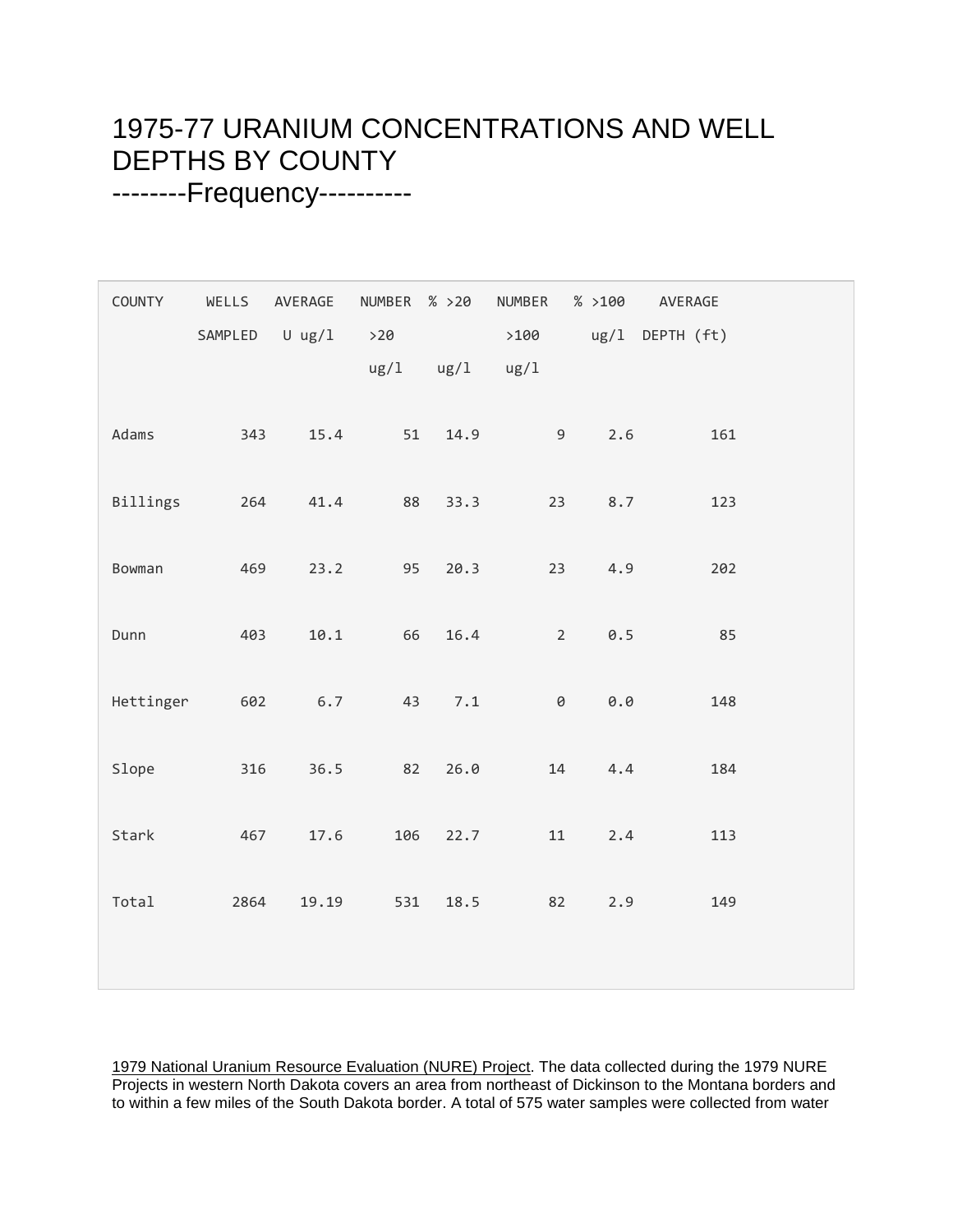supplies during this survey, with 80 samples showing uranium concentrations in excess of 20 ug/l, and 19 in excess of 100 ug/l. The average concentration of uranium was 15.8 ug/l, and the highest reported concentration of uranium in groundwater was 760 ug/l.

Water supplies sampled in this survey included shallow, surface springs and wells ranging to depths greater than 4,000 feet; average depth was 221 feet. A synopsis of data similar to that performed for the preceding surveys is given below. Data was not categorized by county for this study.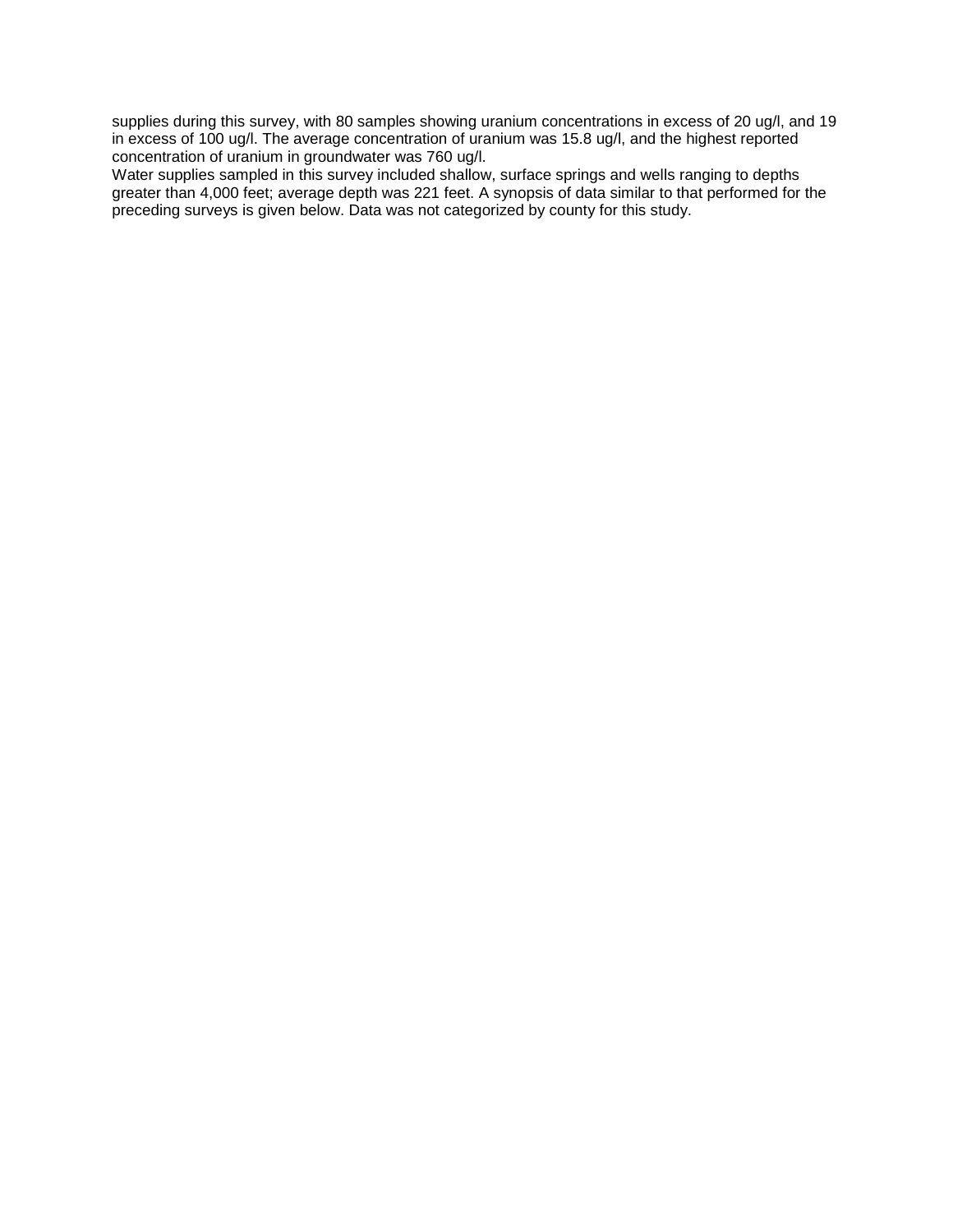| Total number of sample locations:     | 575               |
|---------------------------------------|-------------------|
| Average total sample U Concentration: | 15.80 $\mu$ g/l** |
| Average sampled well depth:           | 221.37 feet       |

| Uranium        |    |           | Freq. Average Average |                | Well Depth Frequency |                                  |              |       |  |
|----------------|----|-----------|-----------------------|----------------|----------------------|----------------------------------|--------------|-------|--|
| Concentration  |    |           |                       |                |                      | U ug/l Depth 0-50 50-100 100-150 | 150-200      | >200  |  |
|                |    |           |                       |                |                      |                                  |              |       |  |
| NON-DETECT 134 |    | 0.1       | 343                   | 8              | 29                   | 17                               | 10           | 65    |  |
|                |    |           |                       |                |                      |                                  |              |       |  |
| $0 - 20.5$ 361 |    | 3.2       | 202                   | 76             | 83                   | 55                               | 41           | 101   |  |
| 20.5-50.5 37   |    | 31.5      | 44                    | 19             | 11                   | $\mathbf{1}$                     | 0            | $1\,$ |  |
|                |    |           |                       |                |                      |                                  |              |       |  |
| 50.5-100.5 24  |    | 70.4      | 55                    | $\overline{9}$ | 9                    | $\overline{3}$                   | 0            | 0     |  |
|                |    |           |                       |                |                      |                                  |              |       |  |
| 100.5-200.5    | 10 | 126.8     | 69                    | 5              | $\overline{4}$       | 0                                | 0            | $1\,$ |  |
| 200.5-500.5    | 5  | 262.3     | 64                    | $\overline{2}$ | $\overline{3}$       | 0                                | 0            | 0     |  |
|                |    |           |                       |                |                      |                                  |              |       |  |
| 500.5-1000.5   | 4  | 621.7     | 84                    | $\overline{2}$ | $\Theta$             | $\mathbf{1}$                     | $\mathbf{1}$ | 0     |  |
|                |    |           |                       |                |                      |                                  |              |       |  |
| >1000.5        | 0  | <b>NA</b> | <b>NA</b>             | $\Theta$       | 0                    | 0                                | 0            | 0     |  |

\*\* Average total U concentration is the population average including those samples reported below the method detection limit. Below detect values are included using one-half the detection limit.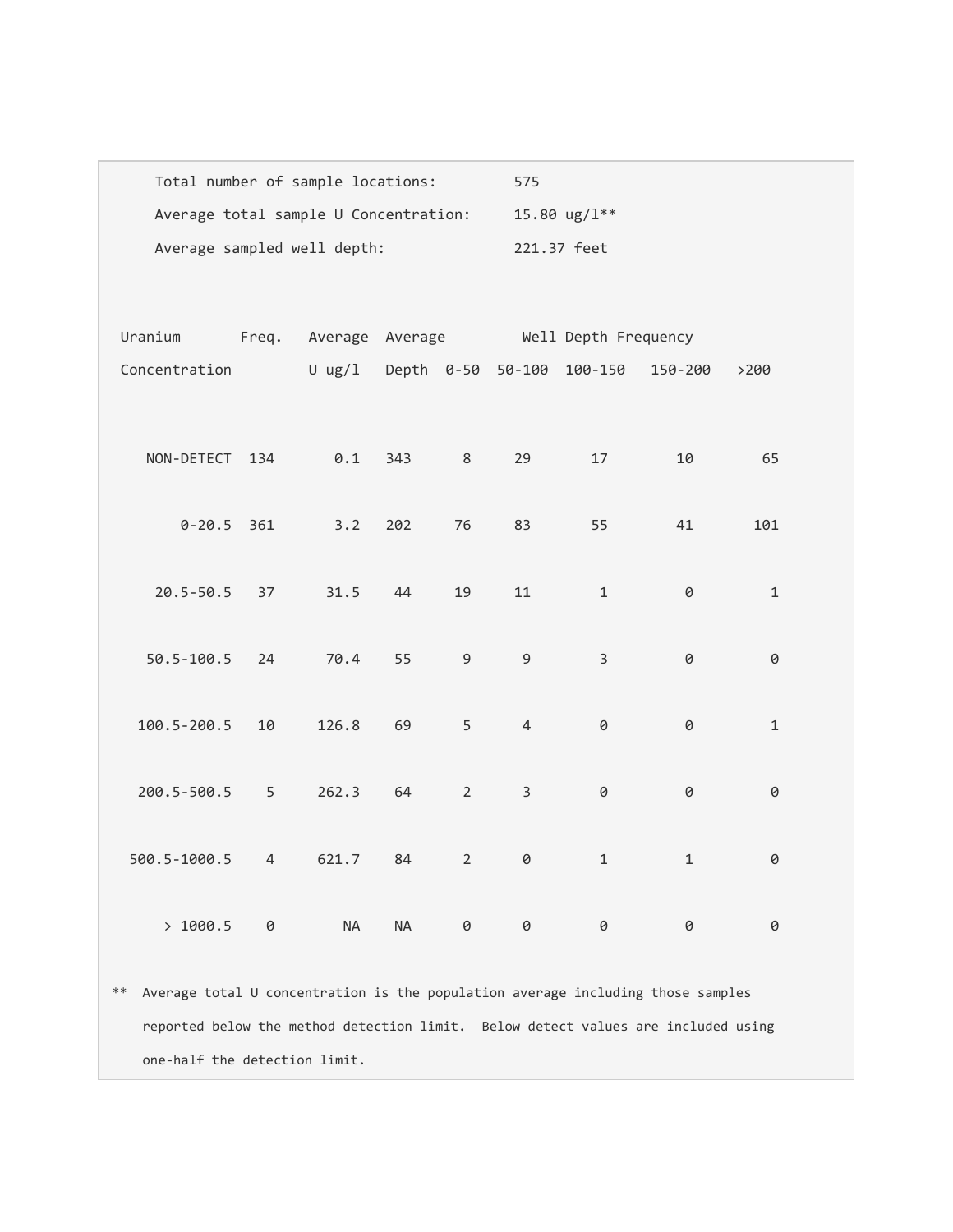In addition to groundwater sampling, the NURE teams collected 531 stream sediment samples from drainage basins averaging 10 square miles in area. The average uranium concentration in the stream sediments was 2,820 micrograms per kilogram (ug/kg), with a minimum recorded concentration of 1000 ug/kg and a maximum recorded concentration of 18,000 ug/kg. A total of 171 sediment samples exceeded the average concentration of 2,820 ug/kg. Depth and Geologic Considerations Regarding Uranium. All three regional studies seem to support the mineralization model of Denson and Gill (Denson et al., 1965) described earlier. The most highly concentrated and widespread occurrences of uranium in groundwater appear to be found in aquifers fairly near the land surface. The majority of elevated uranium concentrations occur at depths of less than 150 feet.

As described earlier, the Health Department's survey targeted geologic and topographic areas most likely to show elevated concentrations of uranium. The survey of 186 water supplies sampled only 25 wells which had reported depths of greater than 100 feet. Only three exceeded 20 ug/l uranium.

While the Health Department survey was designed to locate wells meeting a depth criterion of less than 150 feet, Dr. Land's survey and the NURE survey did not have depth limitations. Since the objective of the Land Survey was to locate uranium deposits, all wells encountered within areas of possible mineral leases were sampled. The average well depth was 149 feet. A total of 703 wells of greater than 150 feet in depth were sampled, with 450 of these wells exceeding 200 feet of depth. Of the 703 wells, 34 had water samples exceeding 20 ug/l uranium. Only two samples exceeded 100 ug/l.

One of the criteria of the NURE survey was an approximately uniform coverage of the project area. The average well depth was 221 feet. In the NURE survey of 575 wells, 297 exceeded 100 feet in depth, and 220 exceeded 200 feet. Only eight of the wells greater than 100 feet in depth exceeded 20 ug/l uranium, however.

The relationship of well depth to uranium concentration is clearly shown in Figures 4, 5, and 6, which plot the two parameters for each survey. There is a marked break in uranium concentrations at well depths of about 150 feet. Most of the elevated uranium concentrations in each survey occur at depths of less than 150 feet. For depths over 150 feet, uranium concentrations are generally quite low.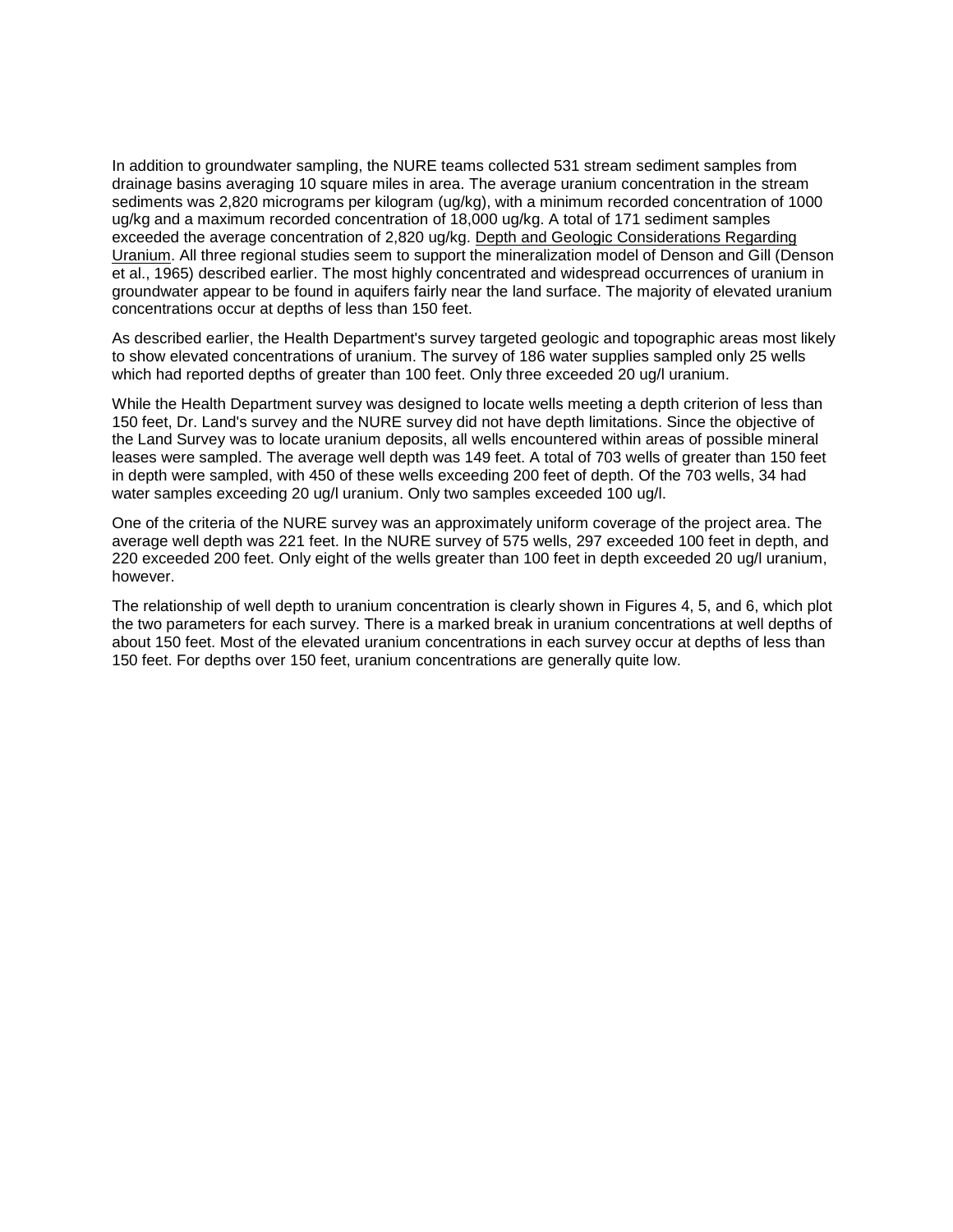

*Figure 4 - Uranium concentration as it relates to well depth.*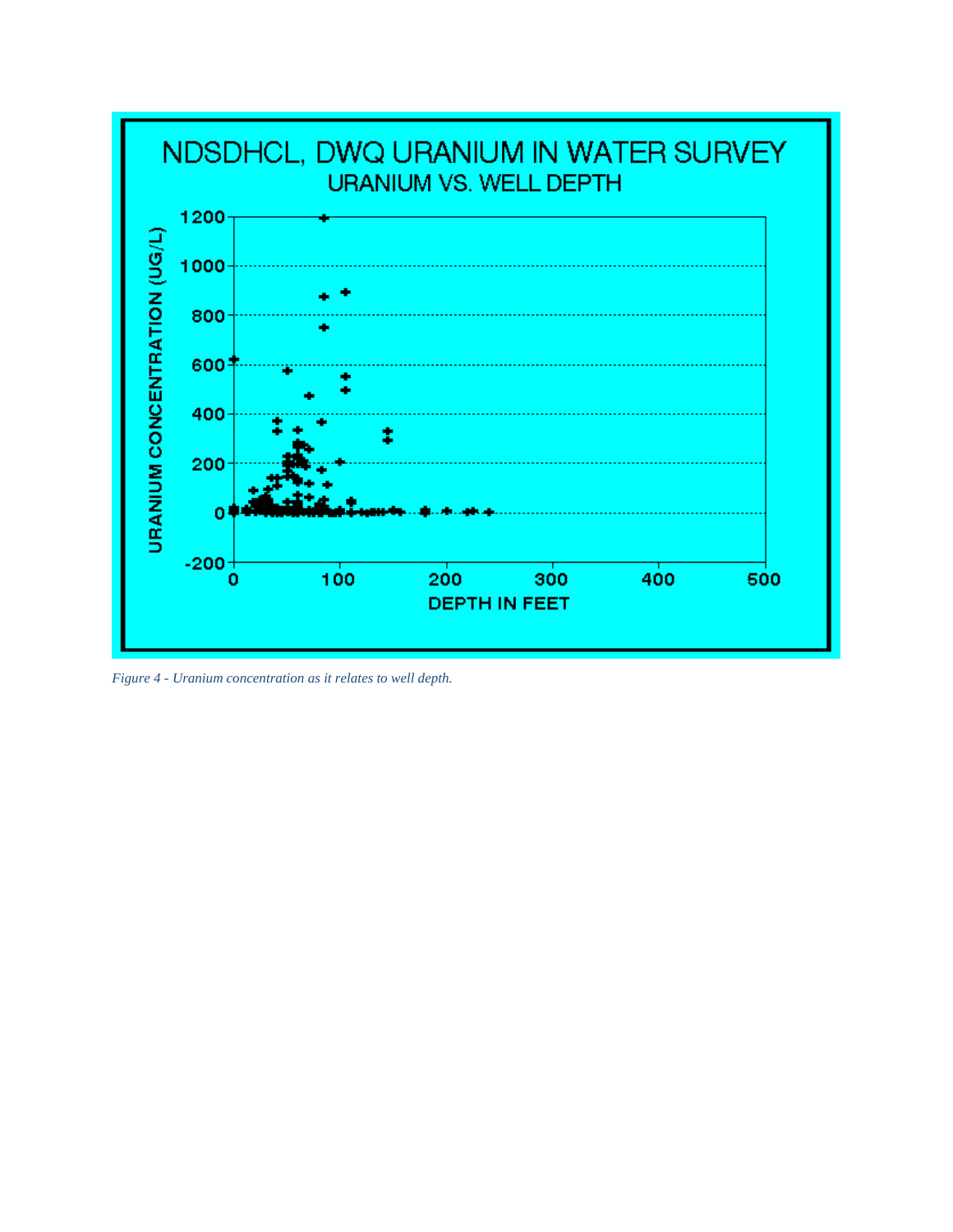

*Figure 5- Uranium concentration as it relates to depth, Dr. Land's survey.*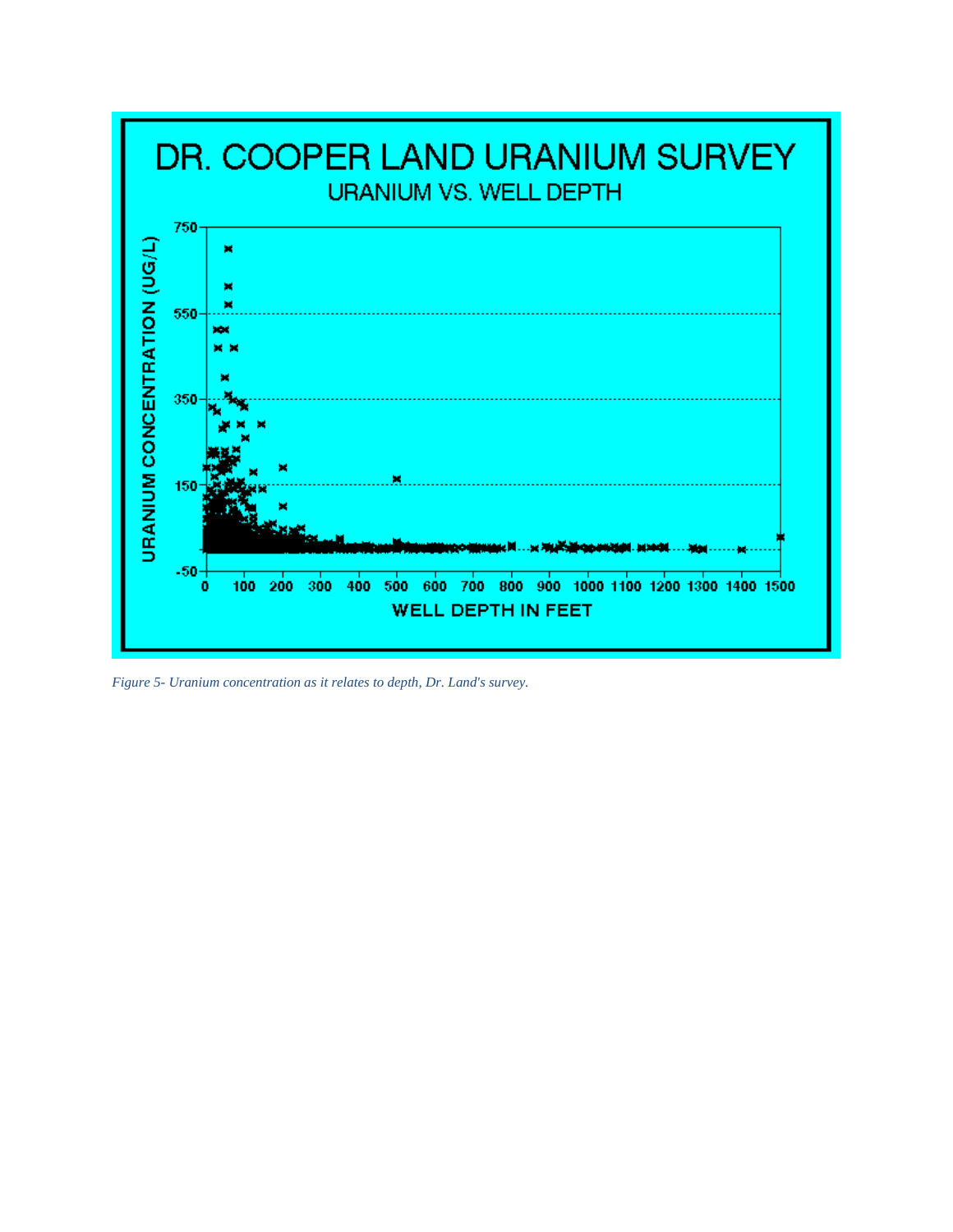

*Figure 6 - Uranium concentration as it relates to depth, NURE survey.*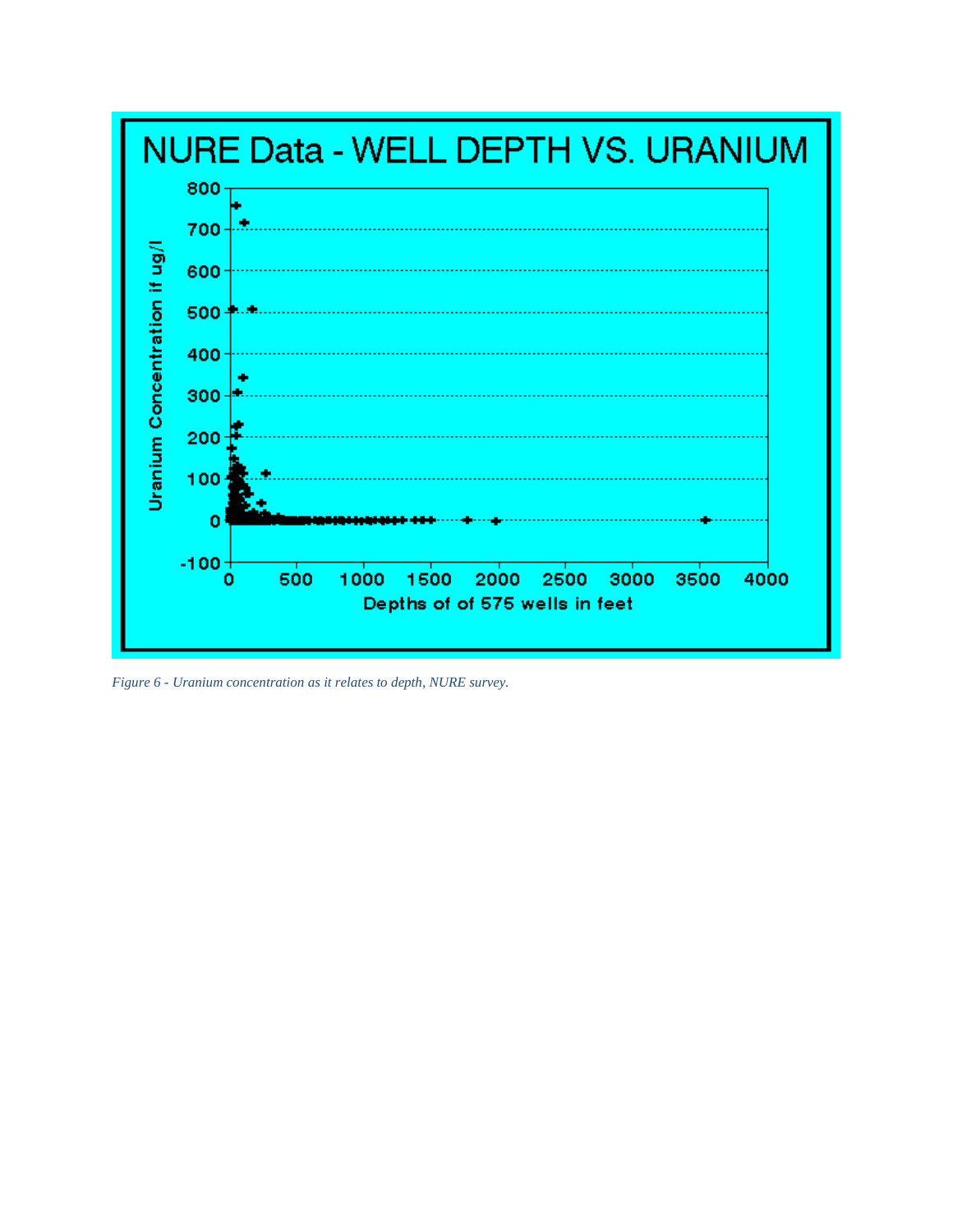Spatially, it appears that well depth increases in the southern portion of the study areas. Figure 7 shows the sampling density of the combined surveys, and Figure 8 shows those locations where well depths exceed 150 feet. Data from the three studies show that well depths average 24 feet deeper in the four southern counties. There also seems to be a slightly higher incidence of elevated uranium concentrations in wells over 150 feet deep in the southern four counties, although most uranium still occurs at depths of less than 100 feet. Figure 9 shows this spatial distribution. There is also data which has come to light through the work of Ed Murphy (Murphy,personal communication, 1993), which supports the theory of a much broader vertical distribution of uranium in this area. Gamma Ray geophysical records from exploration drilling show strong responses to certain strata at greater depths. This same type of response occurs in shallow zones where uranium deposits have been confirmed. If these gamma "kicks" do indeed represent uranium or related radioactive mineralization, then depth generalizations cannot be made without further investigation of the distribution, concentration, and solubility of uranium in these deposits.



*Figure 7- Spacial distribution of sampling locations for the combined surveys.*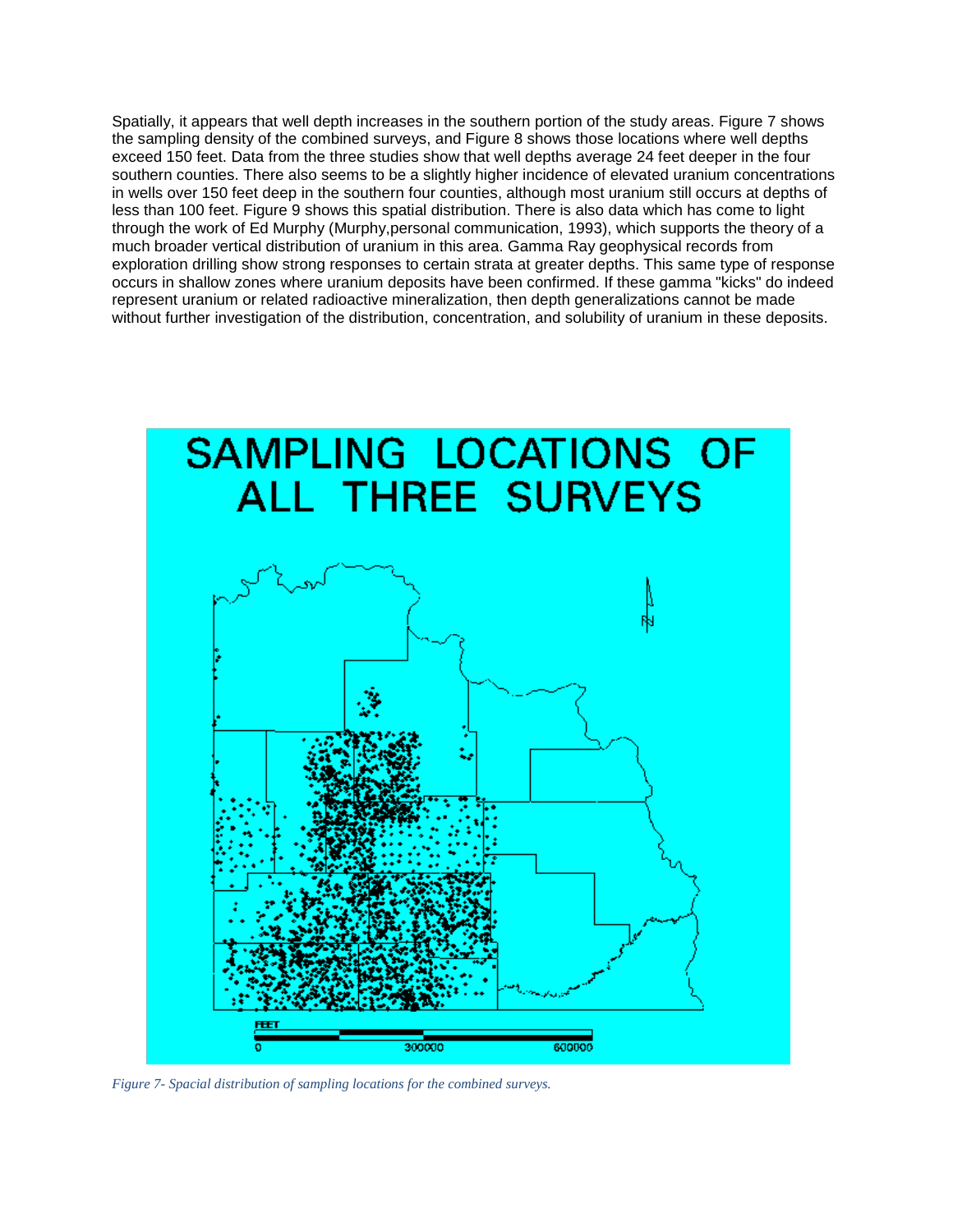

*Figure 8 - Spacial distribution of sampling locations with well depth greater than 100 feet.*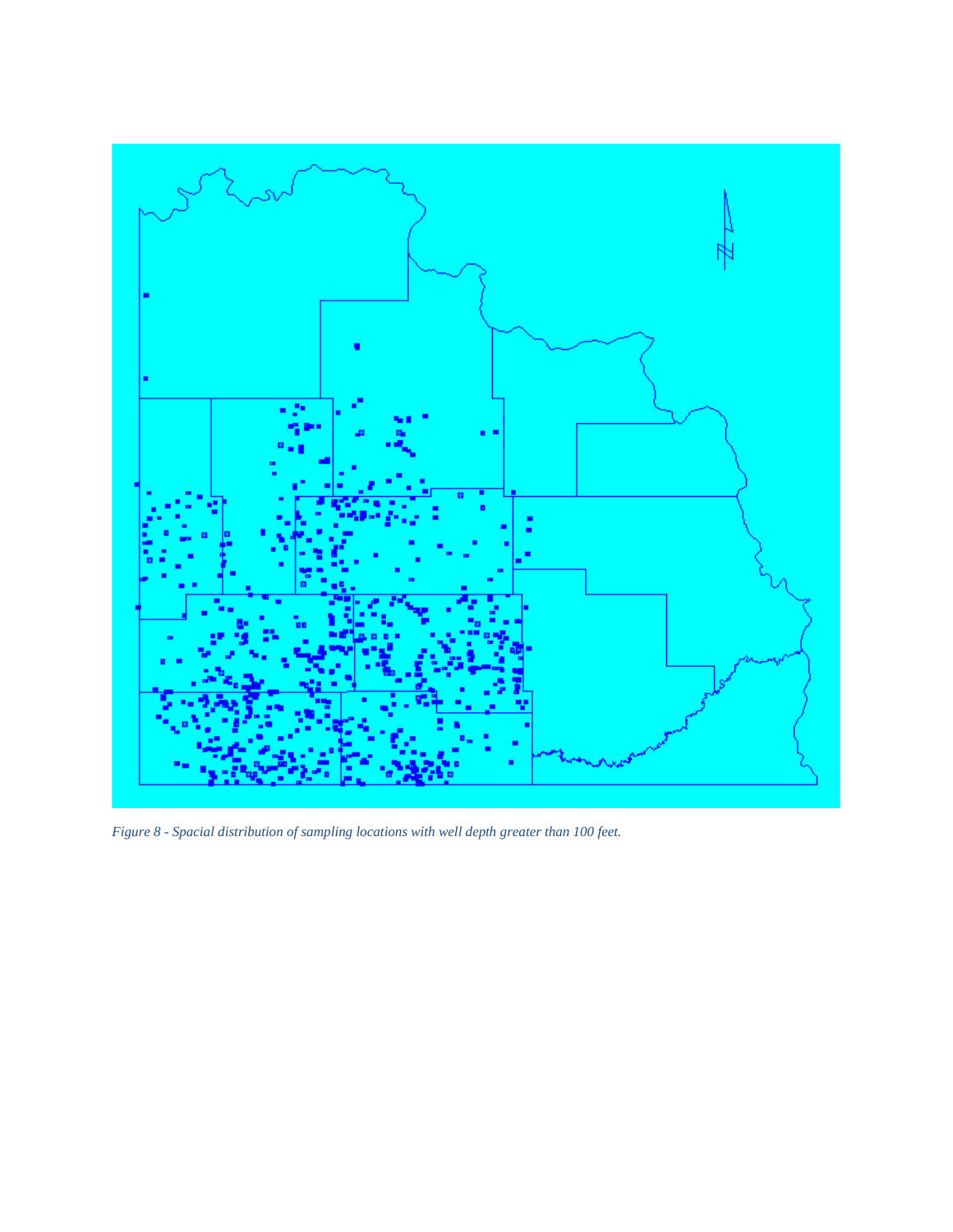

*Figure 9- Spacial distribution of sampling locations where well depth exceeds 150 feet and uranium concentration exceeds 20 ug/l.*

The integral role of lignite beds or highly carbonaceous strata cannot be confirmed by these studies due to the nature of the sampling methods. Lithologic logs for sampled wells were not available from the owners, and unless their water was organically stained, most did not remember whether lignite beds had been penetrated during drilling. Many of the wells predate the water well construction reporting law, although some information may now be available. It is assumed, however, that the accepted mineralization model applies across the area and at all depths. Review of exploration activity records may verify the presence of highly carbonaceous beds immediately above or below affected sandstone aquifers.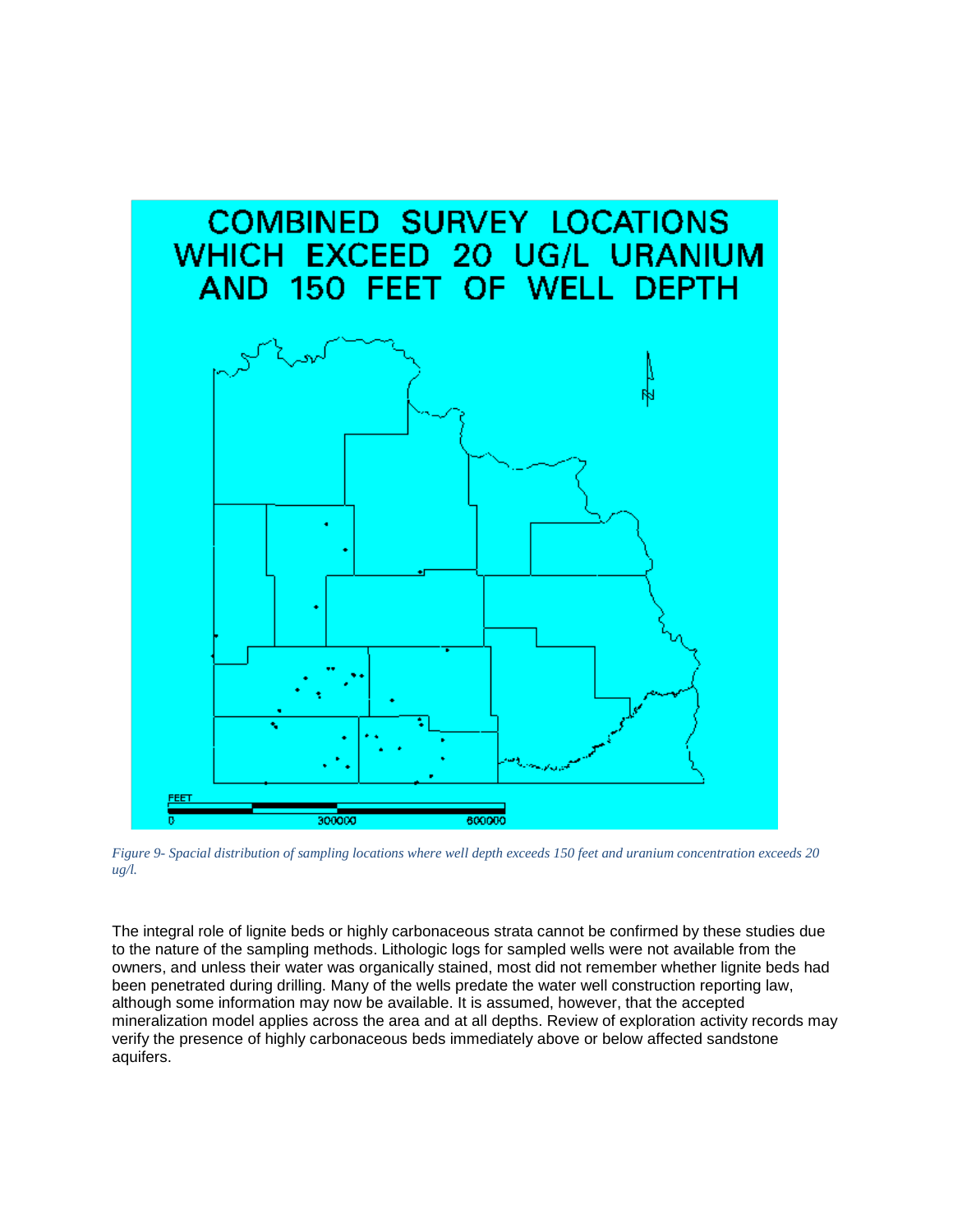### POPULATION AT RISK

In at least one of the surveys, samples have been collected in the counties of Adams, Billings, Bowman, Dunn, Golden Valley, Grant, Hettinger, Mercer, Morton, Slope, and Stark. Few samples were collected from Grant, Morton, and Mercer Counties, and no samples were collected from McKenzie, Oliver, and Sioux Counties. However, since sampling has shown that uranium occurs in most of the stratigraphic units southwest of the Missouri River, all counties will be included in the following analysis. According to the 1990 Census, the populations of the included counties total 90,757. Of that number, 32,644 people reside in rural settings. The Census also estimates that 13,114 rural households (2.5 persons per household) rely on privately owned wells or springs for water supply. These water supplies are not regulated by the Safe Drinking Water Act and, therefore, are not regularly tested for extensive water quality parameters.

In 1992, the Health Department's Municipal Facilities Division conducted a limited survey of public water supplies for the presence of radon and uranium. Two facilities per county were targeted across the state, and at each facility, samples were collected from the shallowest and deepest groundwater supply. For the counties included in this project, the survey revealed that the sampled supplies had levels near or below detection levels for uranium and generally close to or greater than the proposed MCL for radon in water. As shown in the previous discussion, it generally appears that most uranium mineralization occurs at depths of less than 150 feet. Due to the limited number of public facilities sampled, these supplies should be further investigated. Appendix E lists the public water supplies and populations served in southwestern North Dakota, along with the well depths on record with the Health Department. By applying a depth criterion of 150 feet and by eliminating surface water supplies and those systems which have been sampled and found safe, the populations of 12 public water systems have been included in the potential population at risk from uranium intake through drinking water. The total population being served by these 12 systems is 9,813, which averages 817.8 persons per system.

By weighting the averages in the three data sets, the gross possibility of encountering uranium concentrations greater than 20 ug/l in a water supply was calculated at 18.2 percent. Applying this factor to the number of rural and public water supplies shows that 2,386 private supplies and two public supplies have the potential to exhibit uranium concentrations greater than 20 ug/l. Those samples exhibiting concentrations greater than 100 ug/l compose 3.5 percent of the sample sets. By applying this factor in the same manner, it is possible that 459 private water supplies will have levels exceeding 100 ug/l uranium. There is also a 40 percent chance that one public water supply will have a uranium level exceeding 100 ug/l. This translates into a human population of 7,602 potentially consuming water exceeding 20 ug/l uranium, and 1,965 potentially consuming water exceeding 100 ug/l. The above population figures are averages and estimates. A worst case scenario could show significantly higher numbers, particularly in regard to public water supplies not yet tested. The populations served by the public systems range in size from 25 to 3,363. In a worst case, the total population exposed to levels of uranium greater than 20 ug/l could exceed 12,600.

Long-Term Variation of Uranium in Groundwater. Selected data from Dr. Land's and the Health Department's data sets were compared for long-term uranium concentration variations. Although a rigorous analysis was not attempted due to the uncertainty of matching wells in both studies, some wells appearing in both data sets were compared. It does not appear that there has been any significant change over the 17 years separating these two surveys. The uranium concentrations in identified wells were strikingly similar in both studies and well within the ranges which would be expected, given technology and laboratory changes. No attempt was made to compare either of these two data sets with the NURE data set due to differences in data format.

# **CONCLUSIONS**

Three independent surveys were performed between 1975 and 1992 determining the concentration of uranium in drinking water sources in southwestern North Dakota. The largest (in number of samples collected) and earliest of the three was conducted by Dr. Cooper Land from 1975 to 1977. Dr. Land's results showed that nearly 18.5 percent of the samples collected exceeded 20 ug/l uranium, and 3